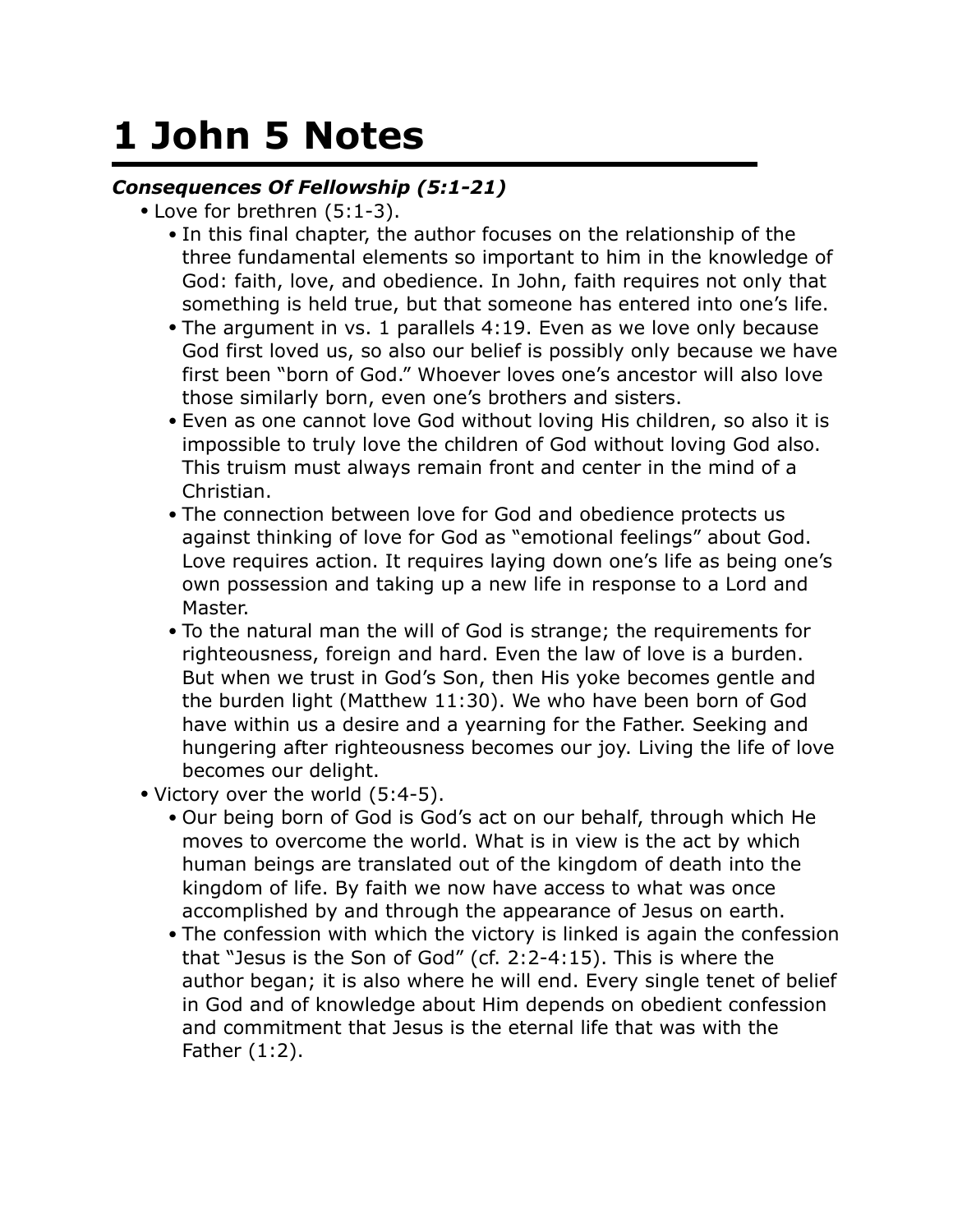- Verification of Christ's credentials (5:6-12).
	- Jesus came not just by water, but by blood as well. The Father did not, as the false teachers whom John was combating insisted, affirm Jesus at His baptism, but not at His death. However, the Father bore witness (the root of the English word "martyr") at both. The "water" has reference to baptism and the "blood" has reference to His death on the cross. The way we have access to the death of Jesus is through His blood, which is accessed through baptism.
	- The Spirit bore witness historically in Jesus' baptism by coming down from heaven as a dove and remaining on Him (John 1:32). At Jesus' death on the cross, God gave striking evidence to Jesus in the miraculous events surrounding His crucifixion (Matthew 27:45-46, 51-53).
	- The KJV and the NKJV insert the so-called *comma Johanneum* between vss. 7-8. It reads, "in heaven, the Father, the Word, and the Holy Ghost: and these three are one. And there are three that bear witness in earth." Though what it teaches is true, the added passage itself is spurious. The passage is absent from every known Greek manuscript except eight (all of which date from the Middle Ages). Four of the eight manuscripts contain the passage as a variant reading written in the margin as a later addition to the manuscript.
	- The Holy Spirit is the Spirit of truth in that He is true and, therefore, the source and revealer of divine truth. However, the witness is not limited to the Spirit but includes the witness of the Father. His witness is greater than the witness of a human being because of the nature of the one who gives it and of its greater trustworthiness (John 5:36-37). The fact that the crucified Jesus is God's own Son is clearly set forth. Those who believe this testimony receive the Father's own witness in their hearts that they are right to trust in Christ.
	- The consequence of accepting this testimony from God is the fulfillment of the promise John made in 1:2 to bear witness and to testify to that "eternal life" that was with the Father and has now appeared to us in the Son. Eternal life is present in His Son. Those who have the Son have this life. Those who are without the Son are without life. There are only two possible responses: to believe God's testimony, or to reject it.
- Assurance of eternal life (5:13).
	- Vs. 13 makes the transition from the main argument to the epilogue. It reminds us of John 20:31 where the author said he had written his gospel so that his readers might believe in Jesus and receive eternal life in His name.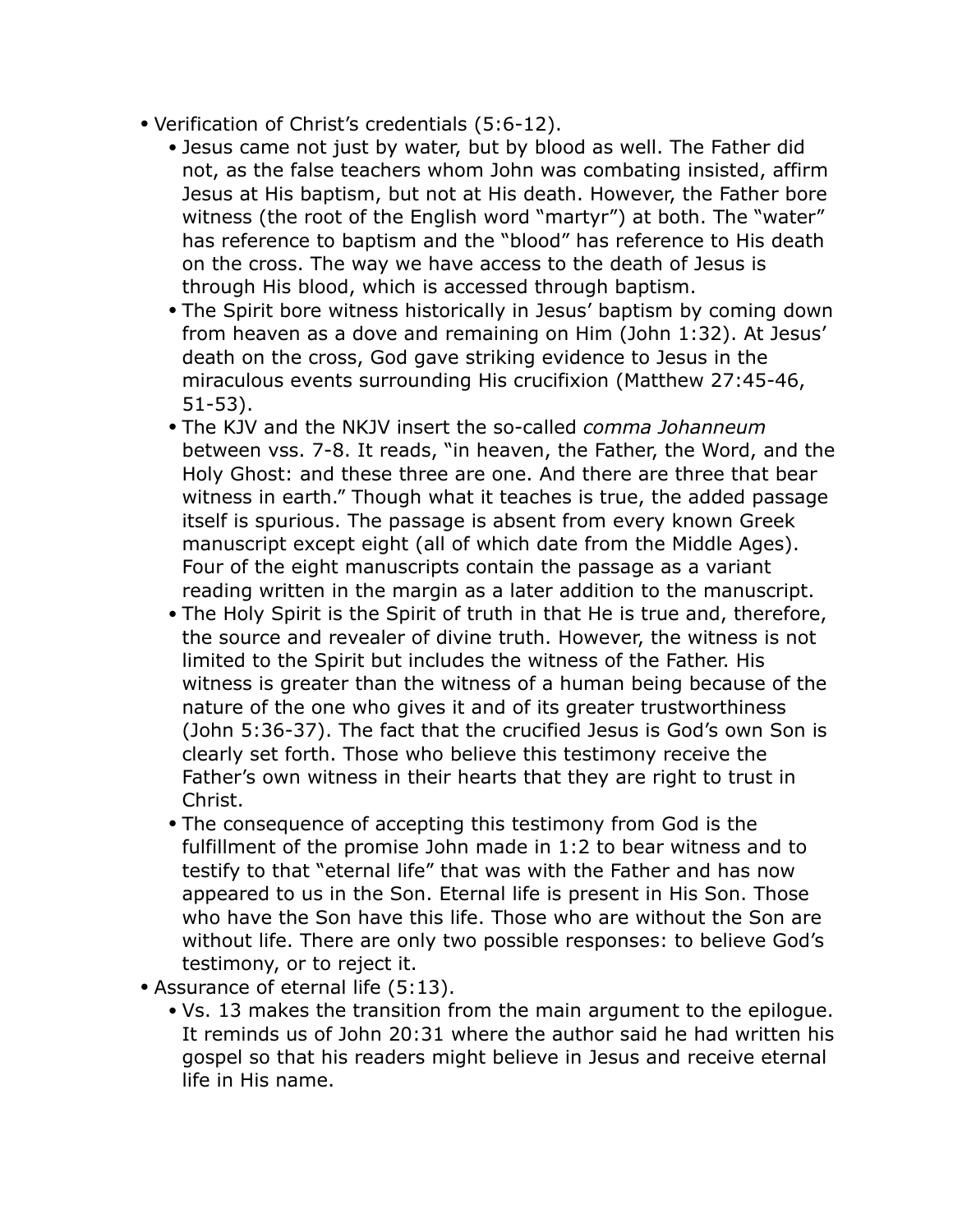- The first letter of John is addressed to those who have accepted this belief but still need assurance that through this name they have indeed received eternal life.
- Guidance in prayer (5:14-17).
	- The "confidence" we have with Christ applies not only in the future at His coming and of judgment but also in the present and especially in the avenue of prayer. "Heareth" does not mean simply to be listened to but to be heard favorably (John 11:41-42). The expectation, of course, is linked to our asking according to His will.
	- In vs. 15, John states that the "confidence" for approaching God and asking Him anything is absolute. That our petition is answered is not dependent on whether or not we have personally observed the answer. Some answers to prayer are recognized immediately, some are answered in the negative, and some answers are not recognized until later.
	- If love requires the willingness to lay down one's life for a Christian (3:16), then certainly it follows that if one sees a brother commit sin, such a person will intercede for him in prayer. John says that all unrighteousness is sin. A "sin not unto death" is one of which someone repents. A "sin unto death" is one where the person who commits it refuses to repent. He is rebellious and obstinate toward God.
- Freedom from a life of sin (5:18-21).
	- John concludes by stating three certainties that characterize his position over against the false teachers: (1) We know that anyone born of God does not continue in sin (vs. 18); (2) We know that we are the children of God (vs. 19); and (3) We know that the Son of God has come and has given us definite knowledge about Himself (vs. 20).
	- John begins with the coming of the Word of life (1:1-4); now he closes with the certainty that the Son of God has come. The gospel is not theoretical or abstract; it is rooted in the practical truth that God became man in the person of Jesus Christ.
	- John closes on an affectionate note and with a final admonition. "Little children" reminds his readers of his genuine commitment to them. The danger of idolatry was especially serious in Ephesus (where John likely wrote this letter). The word rendered "idols" means "an image, specter, or shade -- as of the dead; then any image or figure which would represent anything, particularly anything invisible; and hence anything designed to represent God." The true God is opposed to the false gods, the idols. An idol is man's conception of God. God made man in His image; now men make gods in their own image. Though few in our contemporary culture